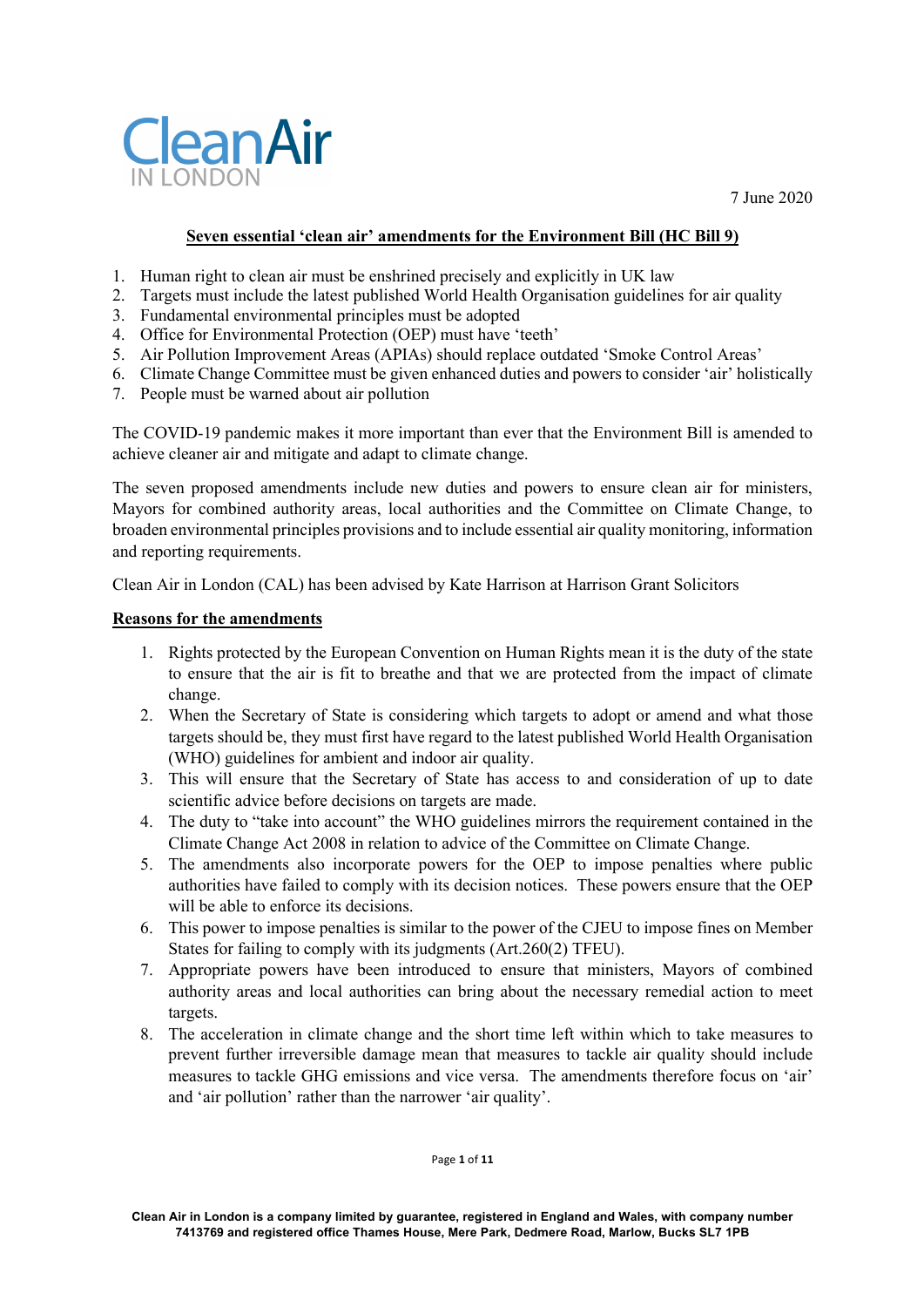# **\*\*\*EXISTING TEXT\*\*\***

The existing text of Part 1 Chapter 1, clauses 1 to 3 of the Environment Bill is:

https://services.parliament.uk/bills/2019-21/environment.html

# IMPROVING THE NATURAL ENVIRONMENT

### *Environmental targets*

### **1 Environmental targets**

(1) The Secretary of State may by regulations set long-term targets in respect of any matter which relates to—

- (a) the natural environment, or
- (b) people's enjoyment of the natural environment.

(2) The Secretary of State must exercise the power in subsection (1) so as to set a long-term target in respect of at least one matter within each priority area.

(3) The priority areas are—

- (a) air quality;
- (b) water;
- (c) biodiversity;
- (d) resource efficiency and waste reduction.

(4) A target set under this section must specify—

- (a) a standard to be achieved, which must be capable of being objectively measured, and
- (b) a date by which it is to be achieved.

(5) Regulations under this section may make provision about how the matter in respect of which a target is set is to be measured.

(6) A target is a "long-term" target if the specified date is no less than 15 years after the date on which the target is initially set.

(7) A target under this section is initially set when the regulations setting it come into force.

(8) In this Part the "specified standard" and "specified date", in relation to a target under this section, mean the standard and date (respectively) specified under subsection (4).

(9) The Secretary of State may not by regulations under this section make any provision which, if contained in an Act of the National Assembly for Wales, would be within the legislative competence of the Assembly.

### **2 Environmental targets: particulate matter**

(1) The Secretary of State must by regulations set a target ("the  $PM_{2.5}$  air quality target") in respect of the annual mean level of  $PM_2$ , in ambient air.

(2) The  $PM<sub>2.5</sub>$  air quality target may, but need not, be a long-term target.

Page **2** of **11**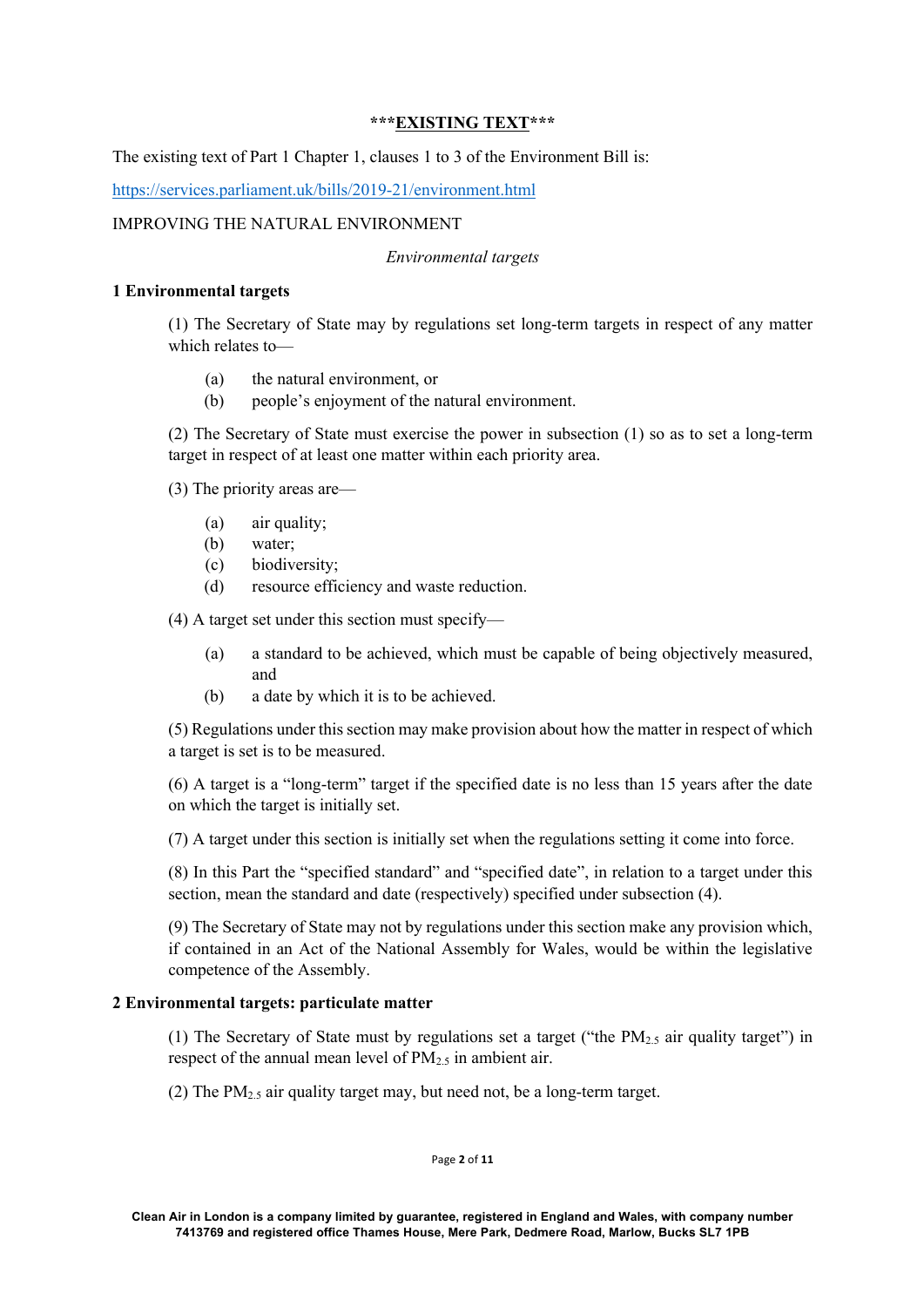(3) In this section "PM2.5" means particulate matter with an aerodynamic diameter not exceeding 2.5 micrometres.

(4) Regulations setting the  $PM<sub>2.5</sub>$  air quality target may make provision defining "ambient air".

(5) The duty in subsection (1) is in addition to (and does not discharge) the duty in section 1(2) to set a long-term target in relation to air quality.

(6) Section 1(4) to (9) applies to the PM<sub>2.5</sub> air quality target and to regulations under this section as it applies to targets set under section 1 and to regulations under that section.

(7) In this Part "the  $PM_{2,5}$  air quality target" means the target set under subsection (1).

### **3 Environmental targets: process**

- (1) Before making regulations under section 1 or 2 the Secretary of State must seek advice from persons the Secretary of State considers to be independent and to have relevant expertise.
- (2) Before making regulations under section 1 or 2 which set or amend a target the Secretary of State must be satisfied that the target, or amended target, can be met.
- (3) The Secretary of State may make regulations under section 1 or 2 which revoke or lower a target (the "existing target") only if satisfied that –
	- (a) meeting the existing target would have no significant benefit compared with not meeting it or with meeting a lower target, or
	- (b) because of changes in circumstances since the existing target was set or last amended the environmental, social, economic or other costs of meeting it would be disproportionate to the benefits.
- (4) Before making regulations under section 1 or 2 which revoke or lower a target the Secretary of State must lay before Parliament, and publish, a statement explaining why the Secretary of State is satisfied as mentioned in subsection (3).
- (5) Regulations lower a target if, to any extent, they  $-$ 
	- (a) replace the specified standard with a lower standard, or
		- (b) replace the specified date with a later date.
- (6) Regulations under section 2 may not revoke the  $PM_2$ , air quality target (but may amend it in accordance with this section).
- (7) For the purposes of this Part a target is met if the specified standard is achieved by the specific date.
- (8) Regulations under section 1 or 2 are subject to the affirmative procedure.
- (9) A draft of a statutory instrument (or drafts of statutory instruments) containing regulations setting –
	- (a) Each of the targets required by section 1(2), and

### Page **3** of **11**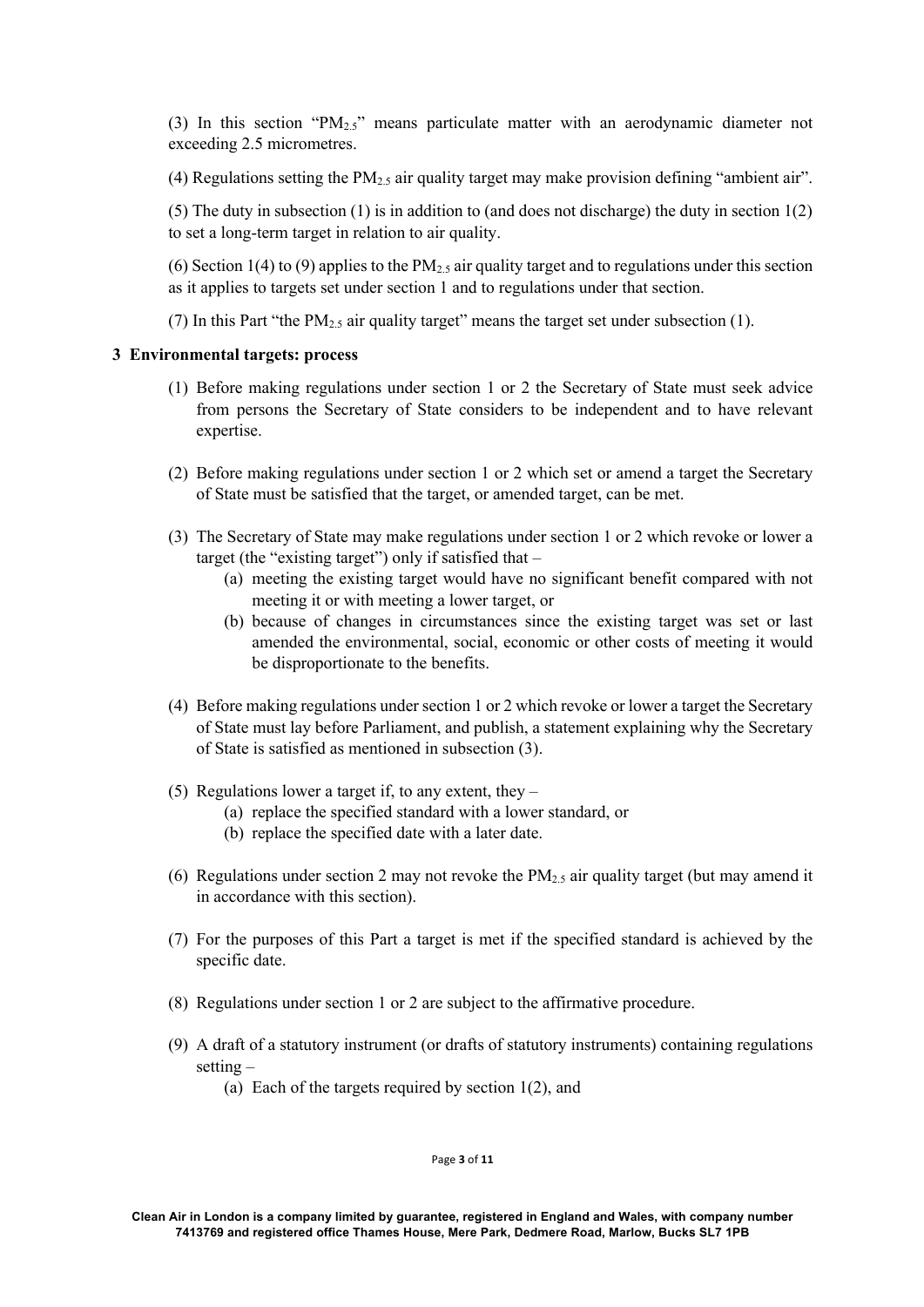(b) The  $PM<sub>2.5</sub>$  air quality target set under section 2 is met,

Must be laid before Parliament on or before 31 October 2022.

The existing text of Part 1 Chapter 1, clause 16 of the Environment Bill is:

*Policy statement on environmental principles*

### **16 Policy statement on environmental principles**

(1) The Secretary of State must prepare a policy statement on environmental principles in accordance with this section and section 17.

(2) A "policy statement on environmental principles" is a statement explaining how the environmental principles should be interpreted and proportionately applied by Ministers of the Crown when making policy.

(3) It may also explain how Ministers of the Crown, when interpreting and applying the environmental principles, should take into account other considerations relevant to their policy.

(4) The Secretary of State must be satisfied that the statement will, when it comes into effect, contribute to—

- (a) the improvement of environmental protection, and
- (b) sustainable development.

(5) In this Part "environmental principles" means the following principles—

- (a) the principle that environmental protection should be integrated into the making of policies,
- (b) the principle of preventative action to avert environmental damage,
- (c) the precautionary principle, so far as relating to the environment,
- (d) the principle that environmental damage should as a priority be rectified at source, and
- (e) the polluter pays principle.

The existing text of Part 1 Chapter 2, clause 34 of the Environment Bill is:

### **34 Linked notices**

(1) If the OEP gives an information notice or a decision notice to more than one public authority in respect of the same or similar conduct, it may determine that those notices are linked.

(2) A Minister of the Crown may request that the OEP determine that information notices or decision notices are linked and the OEP must have regard to that request.

(3) The OEP must provide the recipient of an information notice or a decision notice (a "principal notice") with a copy of every information notice or decision notice which is linked to it (and such a notice is referred to in this section as a "linked notice").

1. (4) The OEP must provide the recipient of a principal notice with a copy of any relevant correspondence, relating to a linked notice, between the OEP and the recipient of that linked notice.

#### Page **4** of **11**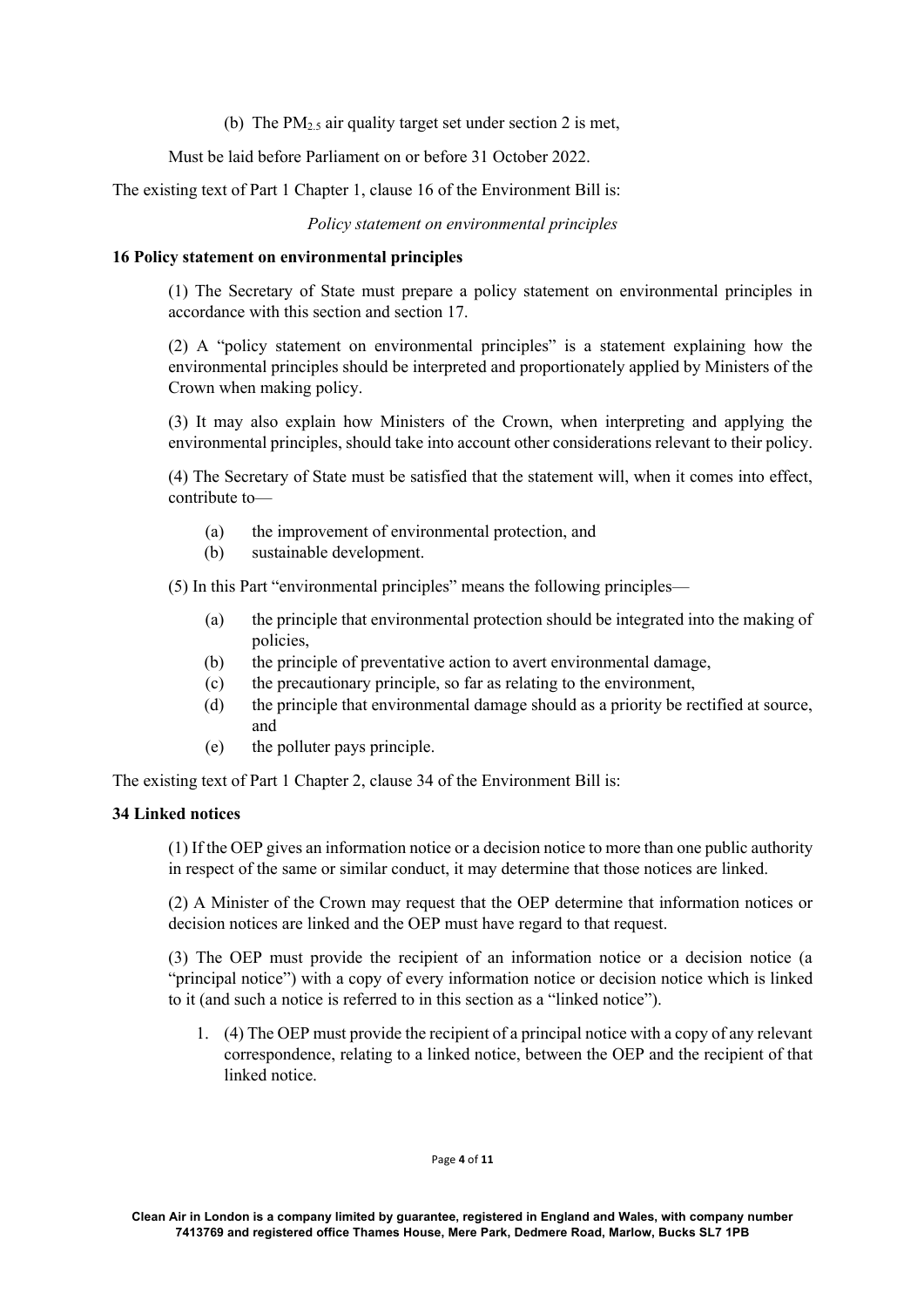(5) The OEP must provide the recipient of a principal notice with a copy of any relevant correspondence between the OEP and the relevant Minister that relates to a linked notice.

(6) Subsection (5) does not apply where either the recipient of the principal notice or the linked notice is a Minister of the Crown.

(7) The obligation to provide a copy of any notice or correspondence under this section does not apply where the OEP considers that in the circumstances it would not be in the public interest to do so.

(8) For the purposes of this section, correspondence is relevant if—

- (a) it is not correspondence in connection with an environmental review or any other legal proceedings (such as judicial review), and
- (b) it is not correspondence sent by virtue of section  $37(1)(a)$  or (b).

The existing text of Part 4, clause 69 of the Environment Bill is:

AIR QUALITY AND ENVIRONMENTAL RECALL

*Air quality*

# **69 Local air quality management framework**

Schedule 11 contains amendments of Part 4 of the Environment Act 1995 (air quality).

# **\*\*\*TEXT OF THE AMENDMENTS\*\*\***

# **1. New text: Human right to clean air must be enshrined precisely and explicitly in UK law**

1. Chapter 1, page 1, line 4: after "ENVIRONMENT" insert new sub-heading and new clause 1 and renumber clauses and references accordingly:

### *Rights and duties*

# **1 Rights and duties**

- (1) The powers and duties in this Act are to be exercised in pursuance and recognition of the duties of the state and public authorities at all levels to protect human life and health and to ensure a healthy environment now and for future generations under Article 2 of the ECHR (Right to life) and Article 8 (Right to respect for private and family life and home).
- (2) There is a right to breathe clean air.
- (3) Public authorities at all levels shall act compatibly with
	- (a) the National Air Quality Strategy,
	- (b) the national Environmental Improvement Plan,
	- (c) any national air quality plan,

Page **5** of **11**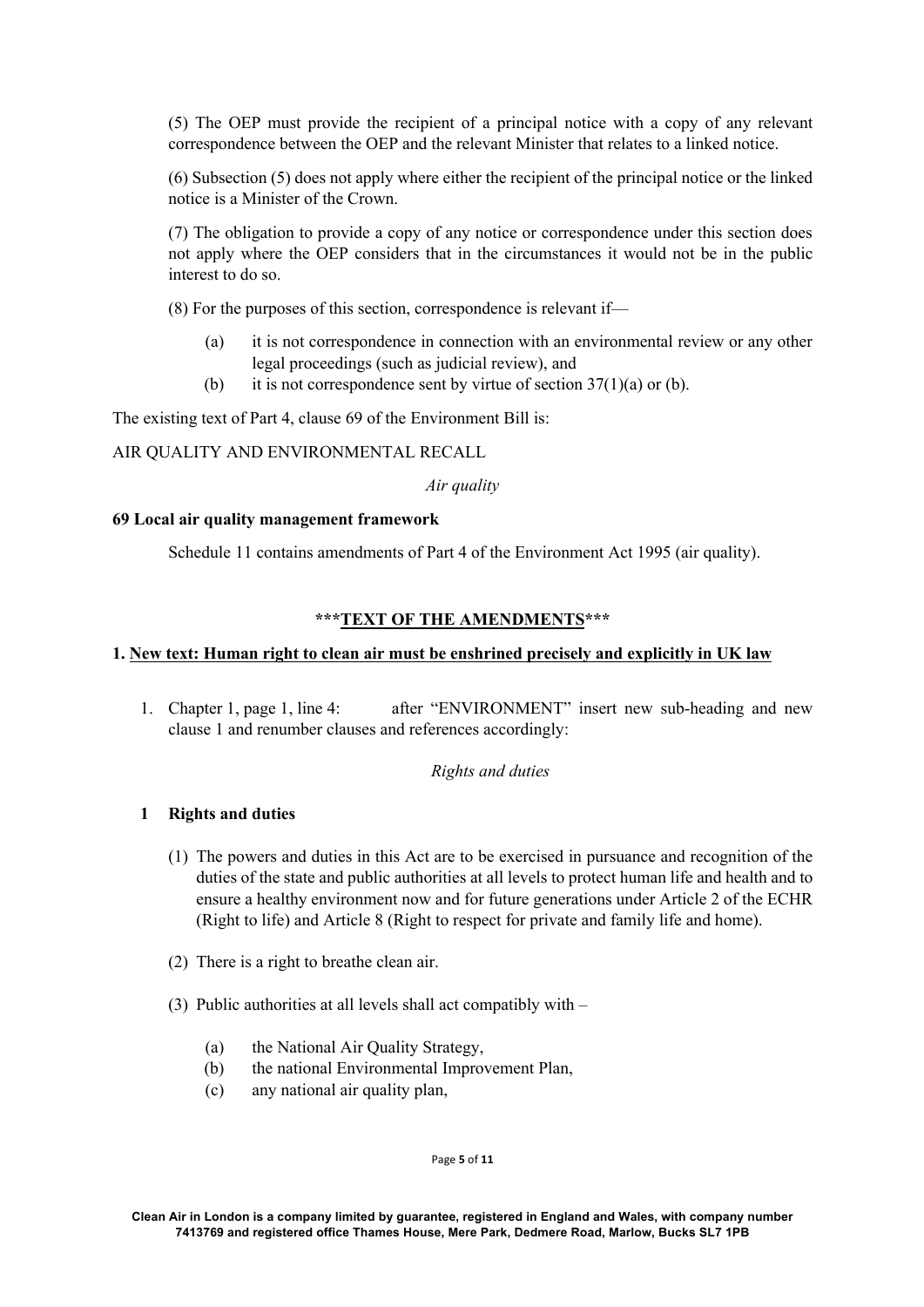- (d) any national short-term action plan on air quality,
- (e) any Air Pollution Improvement Area and
- (f) the need to achieve net zero emissions by 2030.

when exercising any relevant function."

# **2. New text: Targets must include the latest published World Health Organisation guidelines**

2. Clause 2, page 2, line 31: after "under subsection (1)." insert new clause 3.

"3. (1) Before making or amending any targets under section 1 or 2, the Secretary of State must take into account, the latest published World Health Organisation guidelines for ambient and indoor air quality, when deciding –

which targets to set, what those targets should be, where those targets should be met, and when the targets should be met by.

(2) The Secretary of State must, when considering the making or amending of targets under section 1 or 2, send copies of the latest published World Health Organisation guidelines to the other national authorities.

(3) If any regulations made or amended under section 1 or  $2 -$ 

- (a) fail to establish a specific target,
- (b) exclude any location where there is human exposure to air pollution, or
- (c) establish a different target or timescale for compliance,

than that recommended by the latest published World Health Organisation guidelines, the Secretary of State must publish a statement setting out the reasons for that decision.

(4) Within six months of the publication of new World Health Organisation guidelines the Secretary of State shall review targets and timescales for compliance in accordance with this Act.

### **3. New text: Fundamental environmental principles must be adopted**

- 3. Sub-heading page 10, line 1: delete "Policy…" and replace with "Duty to adhere to and policy...".
- 4. Clause 16, page 10, line 2: delete "Policy..." and replace with "Duty to adhere to and policy…".
- 5. Clause 16, page 10, line 3: before "The Secretary" insert new sub-clause (1) and renumber remaining sub-clauses accordingly:

"(1) In exercising their functions and carrying out their duties under this Act the Secretary of State and all public bodies and authorities must adhere to the environmental principles."

6. Clause 16, page 10, line 16: replace sub-clauses (a) to (e) as follows:

#### Page **6** of **11**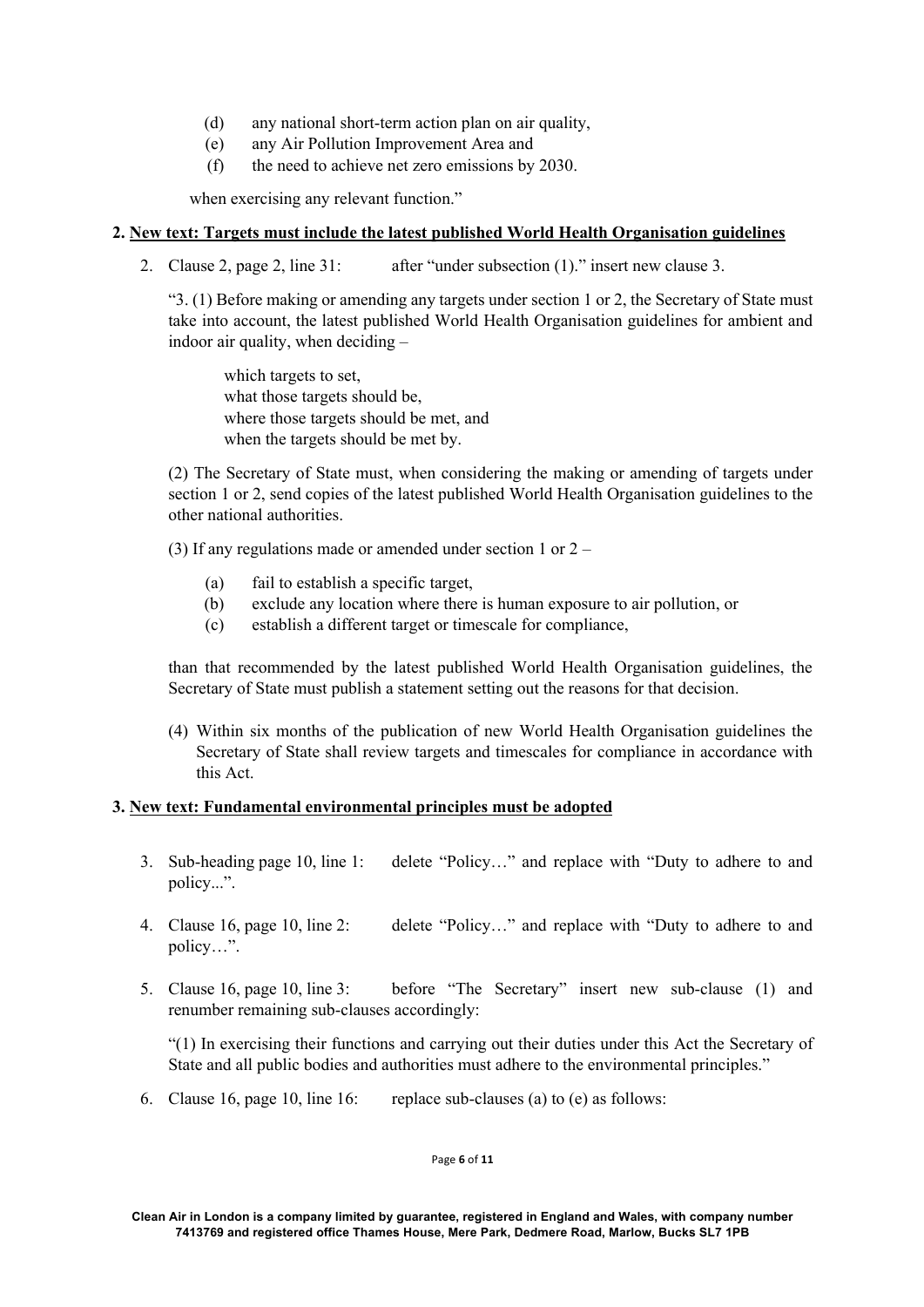- (a) progress (i.e. non-regression, continuity and tightening), which means that measures aimed at protecting human health and the environment must be aimed at achieving an improvement in human health and the environment, must ensure continuous and comprehensive information (e.g. assessments, monitoring and modelling and zones and agglomerations) and must not weaken standards;
- (b) prevention, which means that environmental regulation must identify and take effective action to reduce the causes of environmental harm before that harm takes place;
- (c) precaution, which means that where there are threats of serious or irreversible damage to the environment, including human health, lack of full scientific certainty must not be used as a reason for postponing measures to prevent harm;
- (d) polluter pays, which means that the costs of pollution or of clean-up should be borne by the person responsible for causing the pollution;
- (e) use of the best available scientific knowledge;
- (f) rectification at source, which means that environmental damage should, as a priority, be remedied at its source;
- (g) integration, which means that environmental protection requirements should be integrated into the definition and implementation of all policies and activities, in particular with a view to protecting public health and promoting sustainable development;
- (h) conservation of the ecosystem structure and functioning, in order to maintain ecosystem services;
- (i) anticipation, prevention or minimisation of the causes of climate change and adaptation to its adverse effects;
- (j) the principles of public participation enshrined in the Aarhus Convention; and
- (k) sustainability, which means to take into account the health of present generations and the needs of future generations.

### **4. New text: Office for Environmental Protection must have 'teeth'**

7. Clause 34, page 20, line 37: after "section  $37(1)(a)$  or (b)." insert a new clause 35:

### **"35. Penalty notices**

(1) If the OEP is satisfied that a public authority has failed to comply with a decision notice, the OEP may, by written notice (a "penalty notice") require the public authority to pay to the OEP an amount in sterling specified in the notice.

(2) A penalty notice may not be issued before the earlier of:

- (a) the end of the period within which the authority must respond to the decision notice in accordance with section 33(3), and
- (b) the date on which the OEP receives the authority's response to that notice.

(2) When deciding whether to give a penalty notice to a public authority and determining the amount of the penalty, the OEP must have regard to the matters listed in subsection (3).

(3) Those matters are—

(a) the nature, gravity and duration of the failure;

#### Page **7** of **11**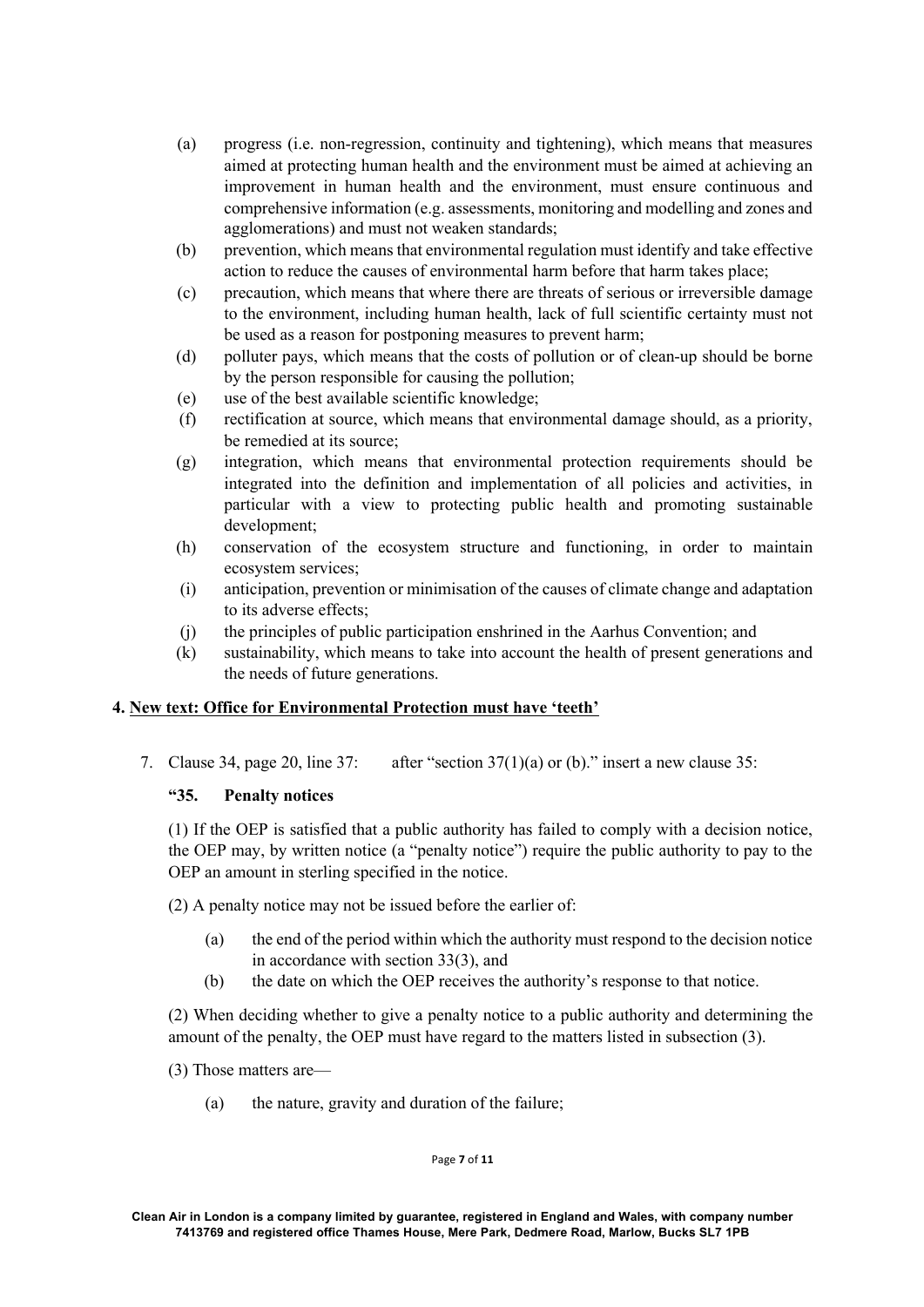- (b) the intentional or negligent character of the failure;
- (c) any relevant previous failures by the public authority;
- (d) the degree of co-operation with the Commissioner, in order to remedy the failure and mitigate the possible adverse effects of the failure;
- (e) the manner in which the infringement became known to the OEP, including whether, and if so to what extent, the public authority notified the OEP of the failure;
- (f) the extent to which the public authority has complied with previous enforcement notices or penalty notices;
- (g) whether the penalty would be effective, proportionate and dissuasive.

(4) Once collected, penalties must be distributed to the NHS, Mayors for combined authority areas and local authorities for the treatment and research of illnesses related to air pollution.

(5) The Secretary of State must, by regulations, set the minimum and maximum amount of penalty.

(6) Regulations under this section are subject to the affirmative procedure."

# **5. New text: Air Pollution Improvement Areas must replace outdated 'Smoke Control Areas'**

8. Part 4, page 61, line 10: replace "quality" with "pollution".

9. Part 4, page 61, line 11: replace "quality" with "pollution".

10. Part 4, page 61, line 12: before "Local" add new clauses 69 and 70 and renumber existing clauses accordingly:

### "**69 Air pollution improvement areas**

- (1) Where the air in a local authority area or any part thereof, exceeds or is expected to exceed the latest published World Health Organisation guidelines for one or more air pollutants, or exceeds or is expected to exceed Committee on Climate Change guidance for achieving net zero emissions by a due date, the Secretary of State, the Mayor for a combined authority area (the "Designating Mayor") or the local authority for that area (the "Designating Local Authority") must designate the area, or part thereof, as an air pollution improvement area.
- (2) Where an air pollution improvement area has been designated, the following provisions of this Act have effect.
- (3) Where the Secretary of State, the Mayor for a combined authority area or the local authority has designated an air pollution improvement area under this Act, the Secretary of State must provide money from central funds to the Mayor for that combined authority area or the local authority responsible for that area sufficient for them to carry out their duties arising therefrom.
- (4) The designation must include:

Page **8** of **11**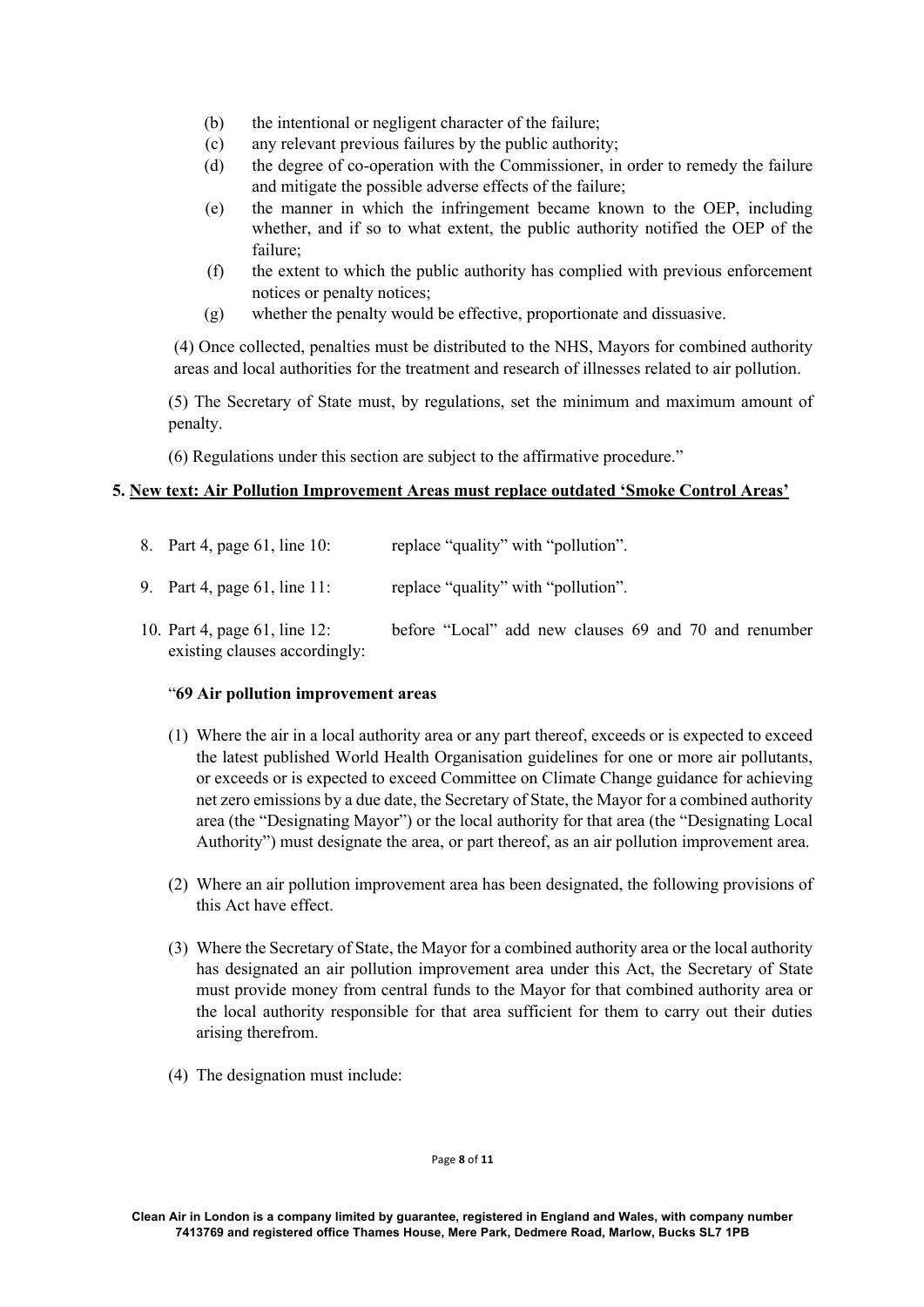- (a) the applicable NOx,  $NO<sub>2</sub>$  and PM emission limits including particle number concentrations, and
- (b) the GHG emission limits for each type of plant as provided for in regulations made by the Secretary of State, standards set by the Designating Mayor or byelaws made by the Designating Local Authority under this Act.
- (5) Within an air pollution improvement area, the amount of NOx and PM emitted by the following must at all times be less than the lowest of an amount specified in regulations made by the Secretary of State, standards set by the Designating Mayor or byelaws made by the Designating Local Authority under this Act:
	- (a) in any premises, a boiler which is fired by gaseous fuels and has a rated heat output of less than 1MW,
	- (b) in any premises, a solid fuel boiler with a rated output of less than 1MW,
	- (c) the operation of non-road mobile machinery, and
	- (d) any combined cooling, heat and power plant or combined heat and power plant.
- (6) In any premises within an air pollution improvement area, the amount of NOx,  $NO<sub>2</sub>$  and PM emitted by a stationary generator with a rated thermal input equal or less than 1MW installed on the premises must at all times be less than the lowest of an amount specified in regulations made by the Secretary of State, standards set by the Designating Mayor or byelaws made by the Designating Local Authority under this Act.
- (7) Within an air pollution improvement area, the use of fireplaces, diesel vehicles and other potential emitters of greenhouse gases and air pollutants may be prohibited by standards set by the Designating Mayor or byelaws made by the Designating Local Authority.

# **6. New text: Climate Change Committee must have enhanced duties and powers to consider 'air' holistically**

11. Part 4, page 61, line 12: before "Local" add new clauses 69 and 70 and renumber existing clauses accordingly:

### "**70 Committee on Climate Change enhanced advisory duty**

(1) The Committee on Climate Change shall advise the Secretary of State and public authorities on all pollutants and emissions in the atmosphere, taking into account the latest published World Health Organisation guidelines for ambient and indoor air quality and that the UK must meet its target of net zero emissions.

Consequential amendments to the Climate Change Act.

In Part 2 of the Climate Change Act 2008 (functions of the Committee on Climate Change) insert a new section:

### "**35 (A) Advice on environmental targets for air quality**

Page **9** of **11**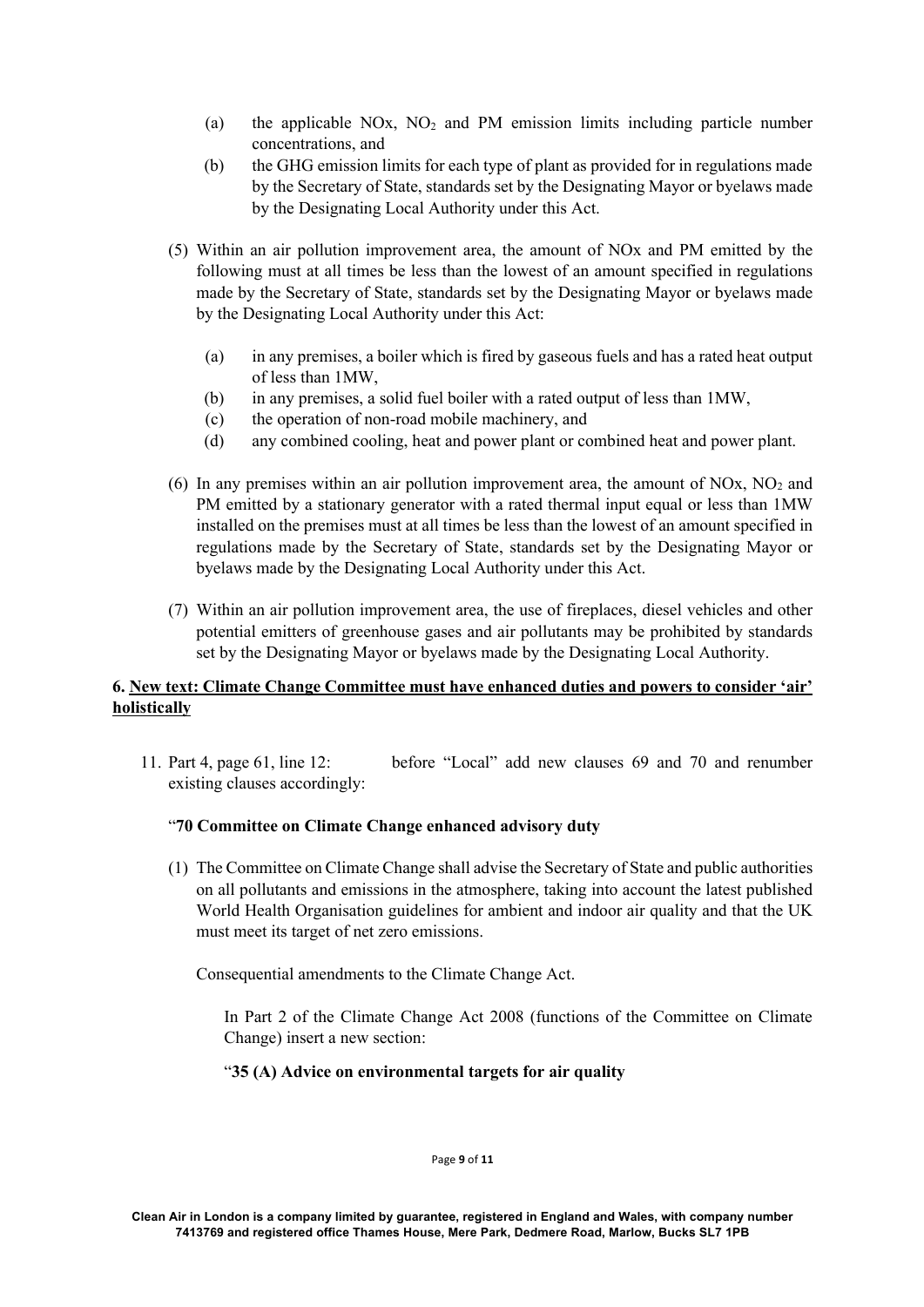(1) It is the duty of the Committee to advise the Secretary of State on the legally binding targets required for air quality, taking into account the latest published World Health Organisation guidelines for ambient and indoor air quality, and how to achieve the targets.

(2) Advice given by the Committee under this section must also contain the evidence for that advice.

(3) Upon receiving the advice of the Committee, the Secretary of State must lay the advice before Parliament.

(4) As soon as is reasonably practicable after giving its advice to the Secretary of State, the Committee must publish that advice.

### **7. New text: People must be warned about air pollution**

12. Part 4, page 61, line 13: before "Schedule" insert new sub-clause (1):

"(1) It shall be the duty of the Secretary of State to ensure that adequate monitoring and modelling of air quality and greenhouse gases is undertaken and that an assessment is made in all postcode districts to fulfil statutory obligations and make good quality data available to the public. In furtherance of that duty the Secretary of State shall:

- (a) Use air quality data to generate pollution alerts and messages and use a full range of media to actively inform the general public and health care professionals.
- (b) Publish an annual report of air quality and greenhouse gas emissions data in each postcode district.
- (c) Send a copy of the annual report of air quality and greenhouse gas emissions data to the European Environment Agency to assist it in identifying best practices and understanding transboundary air pollution.
- (d) Make live data from continuous air quality monitors available to the general public.
- (e) Regularly publish guidance for the general public on the efficacy of new air quality sensors.
- (f) Maintain and publish registers of all relevant air pollutants, all known controllable sources of each pollutant and the measures and best available technologies that in their opinion would mitigate those pollutants at source.
- (g) Undertake an annual assessment of air quality in each postcode district to inform progress towards meeting the latest published WHO guidelines for air quality.
- (h) Report on progress towards achieving net zero emissions.

13. Part 4, page 61, line 13: before "Schedule" insert (2).

# **8. Notes**

- 1. Westminster City Council and the Royal Borough of Kensington and Chelsea have pledged to achieve zero for their councils by 2030 with the aim for their whole boroughs to be net-zero by 2040. Mayor Sadiq Khan has pledged to make London net-zero by 2030 if re-elected.
	- i. https://www.westminster.gov.uk/westminster-declares-climate-emergency
	- ii. https://www.rbkc.gov.uk/newsroom/all-council-statements/kensington-and-chelsea-becarbon-neutral-2030

Page **10** of **11**